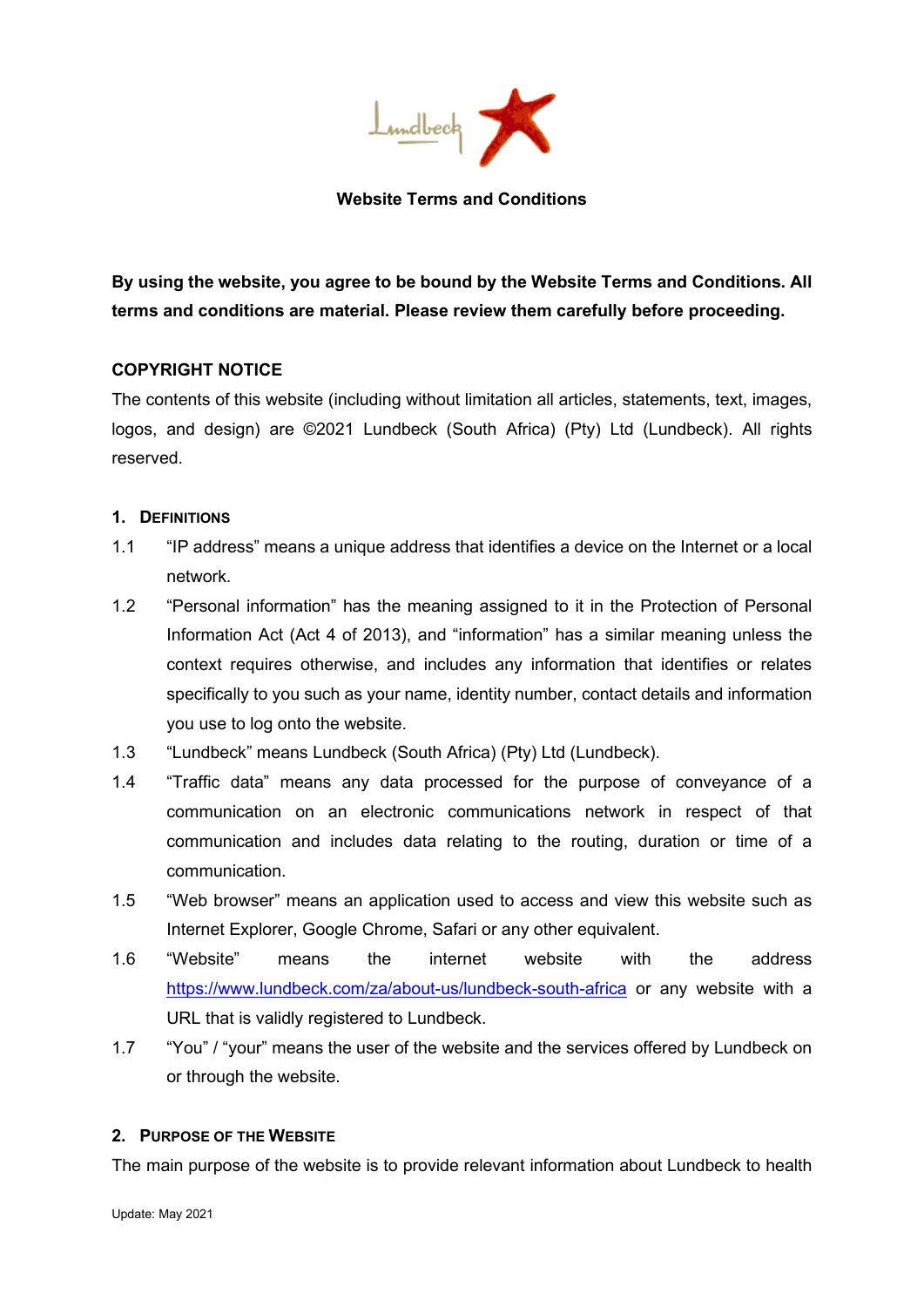care practitioners and the public.

#### **3. CONDITIONS OF ACCESS AND USE**

- 3.1 **To avoid any confusion, you agree that the Website Terms and Conditions apply to your use of the website, any third-party website licensed to Lundbeck and any information accessed via the website.**
- 3.2 If you use the website, you must keep your access details (including your username and password) confidential and not allow other people to use them. **You accept full responsibility for all activities that occur under your access details or password and accept responsibility for sharing your username and password. Any use of your access details shall be regarded as if you were the person using such information.**
- 3.3 Materials from the website may be copied and distributed on a limited basis for noncommercial purposes only, provided that any material copied remains intact and that all copies include the following notice in a clearly visible position: **'Copyright © 2020 Lundbeck (South Africa) (Pty) Ltd. All rights reserved.'** These materials are for personal use only. Any copying or redistribution for commercial purposes or for compensation of any kind requires prior written permission from Lundbeck.
- **3.4 By using the website, you guarantee that you will not and you will not allow third parties on your behalf to:**
	- **3.4.1 make and distribute copies of the website;**
	- **3.4.2 attempt to copy, reproduce, alter, modify, reverse engineer, disassemble, decompile, transfer, exchange or translate the website; or**
	- **3.4.3 create derivative works of the website of any kind whatsoever.**
- **3.5 You acknowledge that the terms of the agreement with your Internet provider will continue to apply when using the website. As a result, you may be charged by the Internet provider for access to network connection services for the duration of the connection while accessing the website or any such third-party charges as may arise. You accept responsibility for any such charges that arise.**
- **3.6 If you are not the payer of the device being used to access the website, you will be assumed to have received permission from the payer for accessing and using the website.**

## **4. INFORMATION PROTECTION**

4.1 The website contains confidential information, which is the property of Lundbeck and/or its data subjects and/or its business partners. **Unauthorised disclosure and/or use of this information may incur civil or criminal liability.**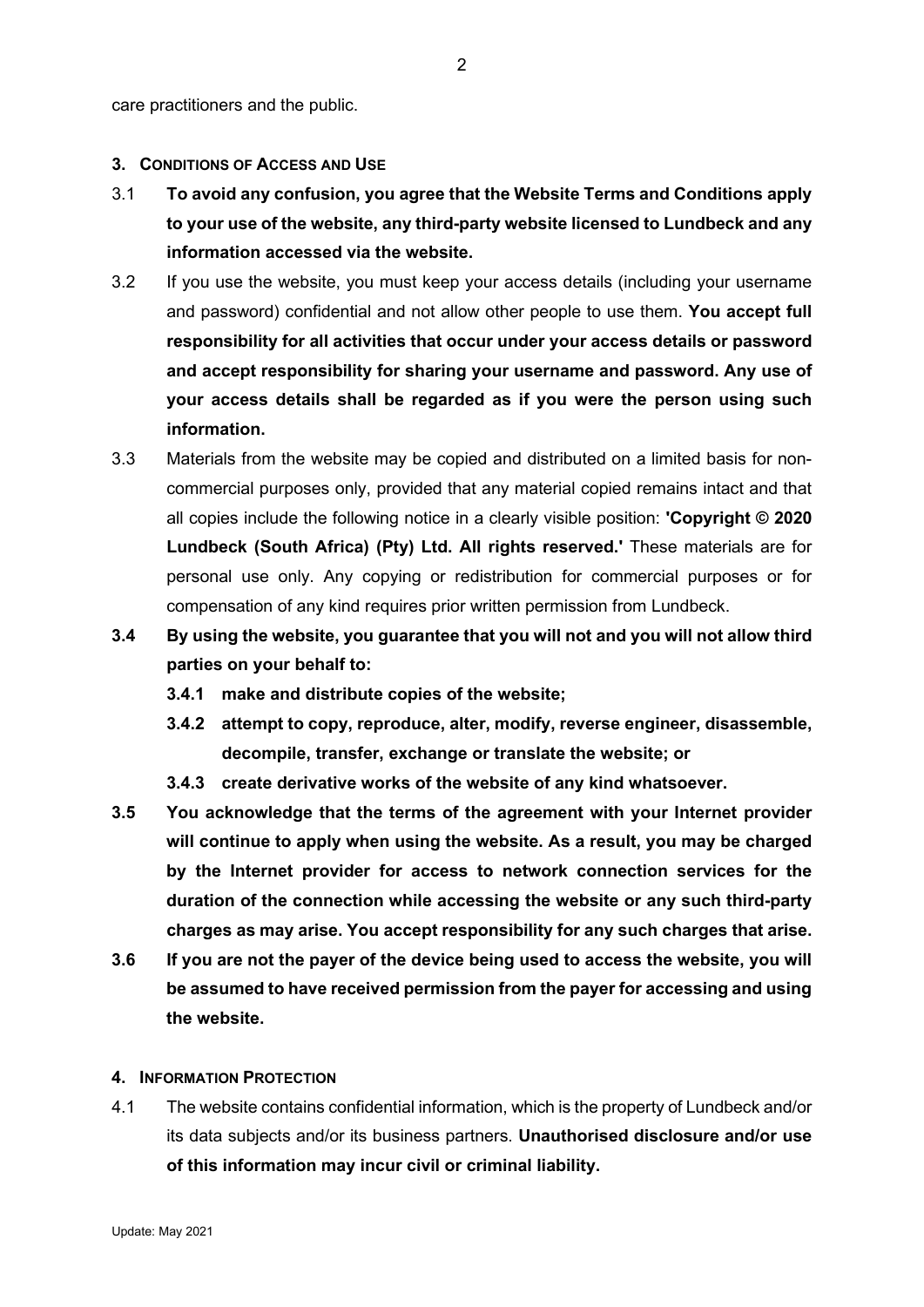- 4.2 Any of your personal information available on the website and which you supply to Lundbeck when using the website will be used by Lundbeck in accordance with its [Privacy Policy](https://hlundbeck-my.sharepoint.com/personal/sly_lundbeck_com/Documents/Documents/Lundbeck.co.za/Disclaimer,%20privacy/Lundbeck_POPIA_PAIA%20Privacy%20Manual.pdf) and subject to the applicable legislation in South Africa.
- 4.3 **You guarantee that all information provided by you on or via the website is true, accurate, current and correct and you undertake to update the information as and when required.**
- 4.4 All information that you provide to Lundbeck may be stored electronically and with third parties, which parties are bound by strict levels of confidentiality. **These electronic records shall be proof of the information unless you can prove otherwise.**
- 4.5 Lundbeck takes all reasonable steps to protect your personal information and maintain confidentiality, including by making use of encryption technology. **However, Lundbeck cannot guarantee the security or integrity of any information you transmit to it online and you agree that you do so at your own risk**.

# **5. INTELLECTUAL PROPERTY**

- 5.1 All trademarks, copyright, database and other intellectual property rights of any nature in the website together with the underlying software code as well as any content made available on the website (e.g., text, graphics, logos, images, etc.) are owned either directly by Lundbeck or by Lundbeck's licensors unless expressly stated otherwise.
- 5.2 You do not obtain any trademark, copyright, database or any other intellectual property right of any nature or licence by using the website.
- 5.3 You are not granted any license or right to use any trademark without Lundbeck's prior written permission and/or that of any third party.

# **6. BREACH**

**If you breach the Website Terms and Conditions, Lundbeck shall have the right to claim damages of whatsoever nature from you, including special, incidental, consequential or indirect damages. In addition, Lundbeck shall have the right to claim loss of profits and loss of business and to recover all legal costs on a scale as between attorney and own client from you.**

# **7. TERMINATION**

- 7.1 Lundbeck may in its sole discretion terminate your use of the website at any time by giving notice of termination to you, where this is possible.
- 7.2 You agree that the following actions shall constitute material breaches of the Website Terms and Conditions that shall result in the termination of your access to the website: 7.2.1 signing in as, or pretending to be another person;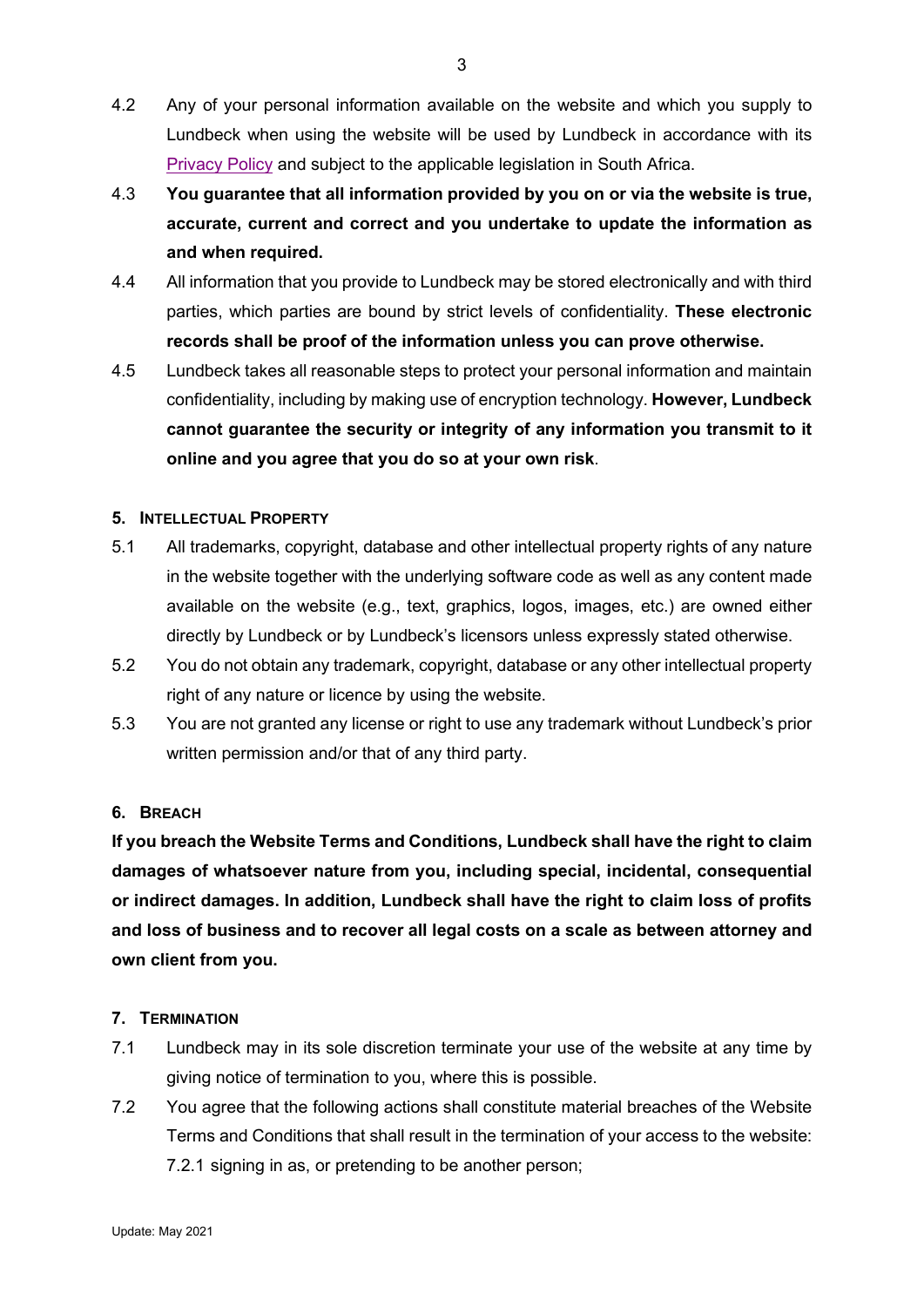- 7.2.2 transmitting material that violates, or could violate, the intellectual property rights or the privacy of others;
- 7.2.3 using interactive services in a way that is intended to harm, or could result in harm to you or to other users of the website; or
- 7.2.4 gathering information about others without obtaining prior written consent.
- 7.3 Upon termination of use as contemplated in this clause 7, the rights granted to you by the Website Terms and Conditions shall terminate.

### **8. DISCLAIMERS AND LIMITATION OF LIABILITY**

- **8.1 Lundbeck tries to ensure that the most sophisticated technology protects the information on the website. However, Lundbeck cannot be held responsible for any consequences that may result from the unlawful breach of copyright or unlawful dissemination of information by third parties copying information off the website. If you suspect a breach or where a breach may have taken place and this comes to your knowledge, please contact Lundbeck or the webmaster as soon as possible so that the problem can be addressed.**
- **8.2 The website and all information, content, tools and materials are provided by Lundbeck "as is" and on an "as available" basis without warranty of any kind.**
- **8.3 Lundbeck does not guarantee the operation of the website or the information content, tools or materials on the website.**
- **8.4 While Lundbeck makes every effort to ensure that the content and information on the website is complete, accurate and up-to-date, it makes no guarantee about the suitability of the products and services and provides no representation or warranty, express or implied, regarding the accuracy, correctness and completeness of information contained on the website.**
- **8.5 Lundbeck does not guarantee that the website, information, content, tools or materials included on the website, Lundbeck's servers or any electronic communications sent by it are free from viruses or other harmful components.**
- **8.6 The views and opinions expressed on this website, links or attachments hereto do not necessarily reflect the views and/or opinions of Lundbeck. Regardless of the vast professional knowledge and scientific expertise in the field of pharmaceutical products related to the central nervous system that Lundbeck possesses, it cannot inspect all information to determine the truthfulness, accuracy, reliability, completeness or relevance thereof.**
- **8.7 Although Lundbeck is fully committed to providing you with the best possible service, it shall not be responsible for:**

**8.7.1 any interrupted, delayed or failed transmission, storage or delivery of**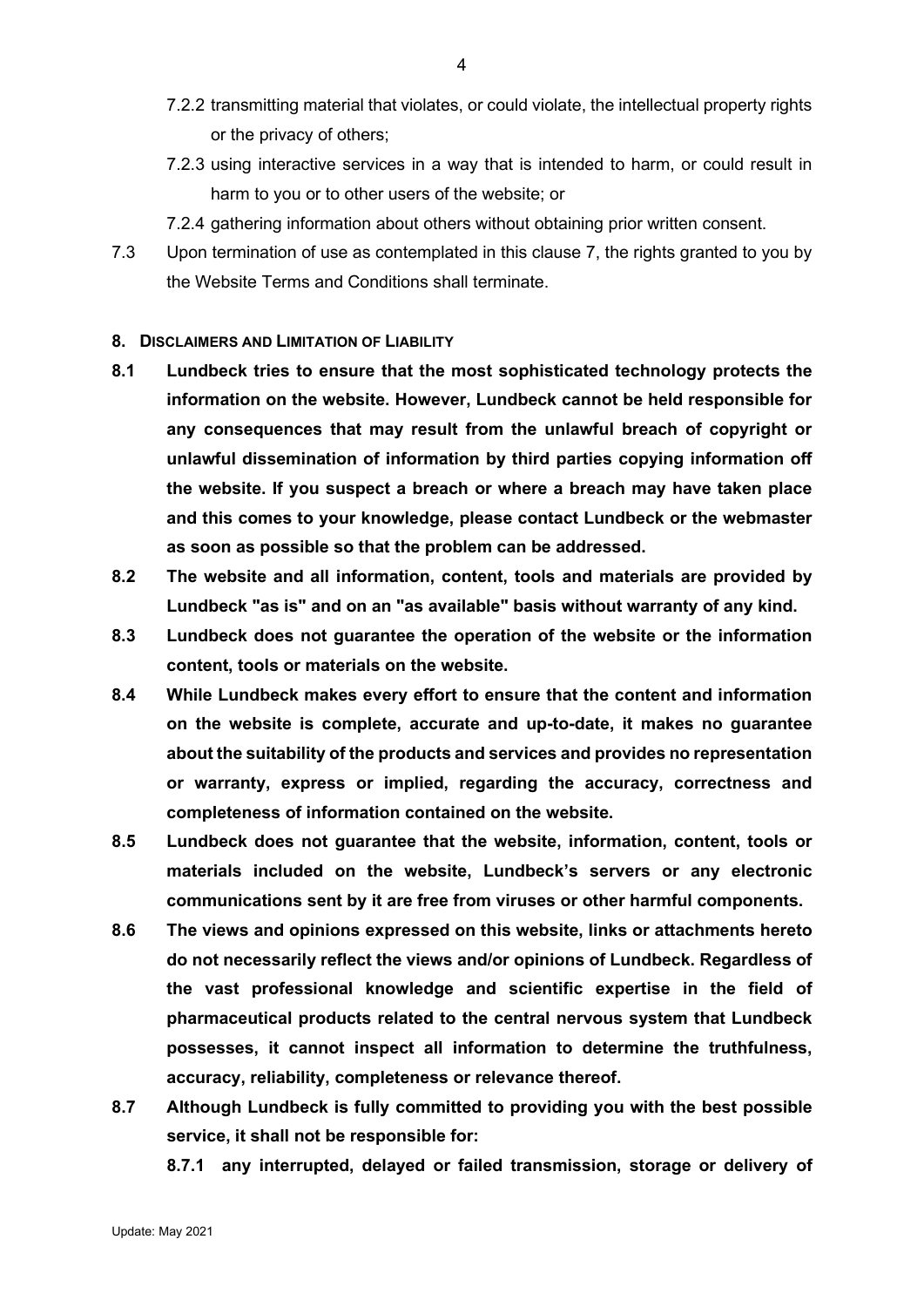**information due to a power failure, equipment or software malfunction, natural disasters, fire, labour unrest, epidemics, pandemics, or any other cause beyond the reasonable control of Lundbeck, or**

- **8.7.2 any inaccurate, incomplete or inadequate information supplied by you and obtainable from the website.**
- **8.8 The website and all of its component elements, including text, graphics, images, hyperlinks and other materials supplied by third parties, are for general educational purposes only and do not take the place of professional medical advice. To the extent that clinical information may be provided on the website, it is based on best practice and/or current recommendations and guidelines, which may change from time to time. The information provided does not replace the advice of a registered health care practitioner. You should not discontinue any treatment you may be receiving on the basis of information reflected on this website without first consulting your health care practitioner and you should seek professional advice should any symptoms you may be experiencing persist.**
- **8.9 You agree to use the website at your own risk.**
- **8.10 Lundbeck, its directors, employees and website contributors shall not be liable to you or any other person or entity for, and you agree to indemnify them against, any claim or damages of any kind, including for direct, indirect, special, incidental, punitive and/or consequential damages as well as loss of profit or the like whether or not in the contemplation of the parties, whether based on breach of contract, delict (including negligence), product liability or otherwise, arising from -**
	- **8.10.1 your use of the website or from any information, content, tools or materials included on or otherwise made available to you through the website, including any damage or alteration to your equipment, including but not limited to computer equipment, handheld devices or mobile telephones;**
	- **8.10.2 for any decision taken or acted upon as a result of reliance on the information or philosophies contained or expressed on the website;**
	- **8.10.3 your actions or omissions that result in a breach of the Website Terms and Conditions;**
	- **8.10.4 any links to other websites from the website. You also acknowledge that Lundbeck cannot control the content of or the products and services offered on those websites; and/or**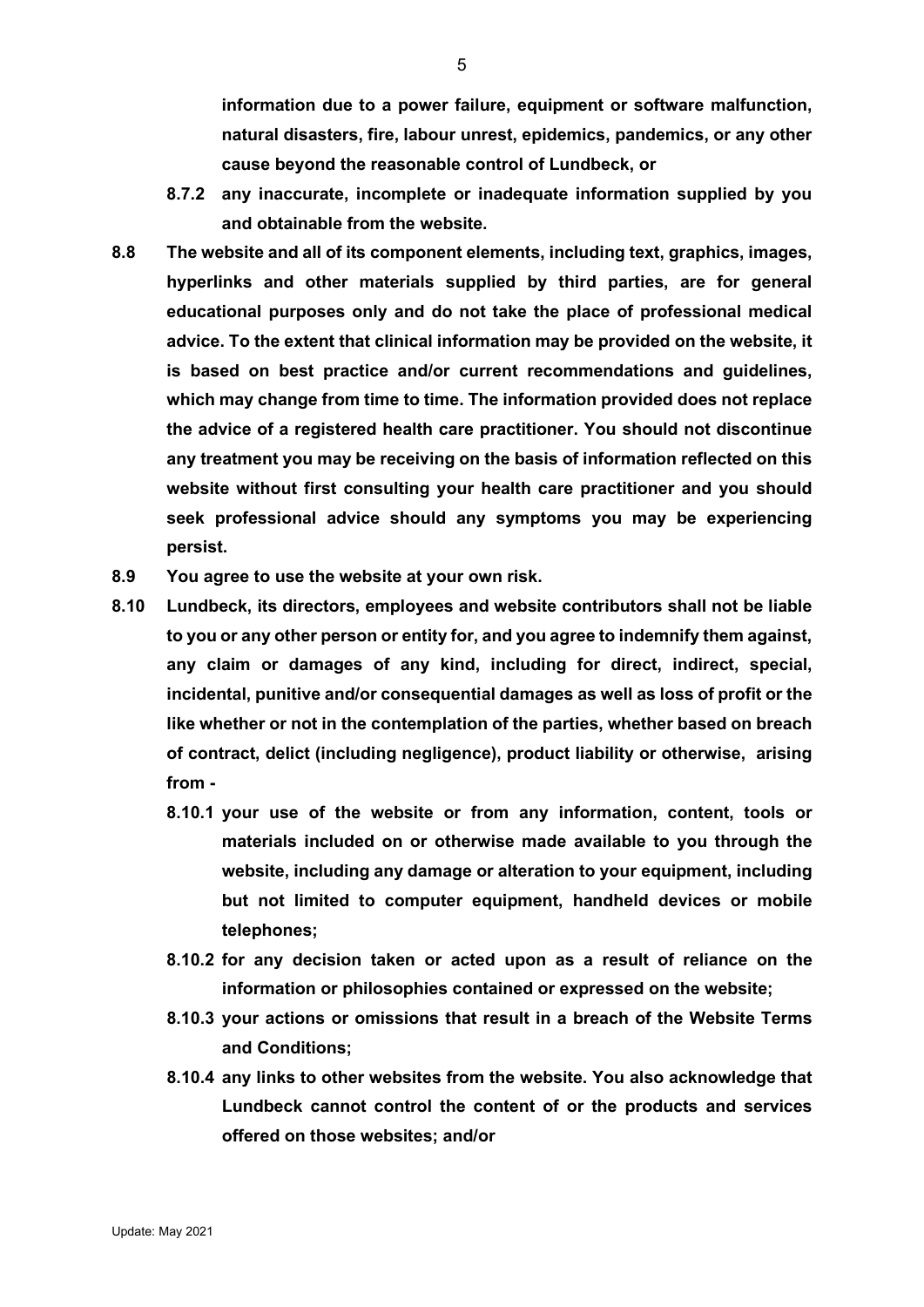**8.10.5 a denial of access to the website should Lundbeck have reason to believe that you are conducting activities that are illegal, abusive, would affect the integrity of the website or place Lundbeck in disrepute, if possible.**

### **9. WEBSITE ANALYTICS**

- 9.1 You may visit the website without providing any personal information. The website servers will in such instances collect the IP address you used to access the website, but not the e-mail address or any other personal identifiable information. The information on IP addresses is aggregated to measure the number of visits, the average time spent on the website, pages viewed, etc. Lundbeck analyses nonidentifiable traffic data to improve our services, via a third-party programme, Google Analytics.
- 9.2 Lundbeck may collect, hold and use statistical information about website visits to help it to improve the website. Such information includes –
	- 9.2.1 your IP address (including the originating country and/or location thereof);
	- 9.2.2 the research terms you used;
	- 9.2.3 the pages accessed on Lundbeck's website and the links visitors clicked on;
	- 9.2.4 the date and time you visited the website;
	- 9.2.5 the referring website (if any) on which you clicked through to Lundbeck's website;
	- 9.2.6 the type of device you accessed the website through; and
	- 9.2.7 the type of web browser you use.
- 9.3 The traffic data is aggregated and is not personally identifiable. Our website analysis will respect any "does not track" setting you may have set on your web browser.

## **10. COOKIES**

Lundbeck uses industry-wide technologies such as 'cookies' to collect information about the use of the website, your preferences and past browsing history. 'Cookies' refer to information that is sent from the website to your hard drive, where it is saved. This will allow Lundbeck to improve its services and your experience when you use the website again. The cookies do not collect any personal information about you. The information obtained will be shared with persons or entities to the extent necessary for them to administer and improve the website on our behalf.

#### **11. JURISDICTION**

The laws of the Republic of South Africa shall govern these Website Terms and Conditions.